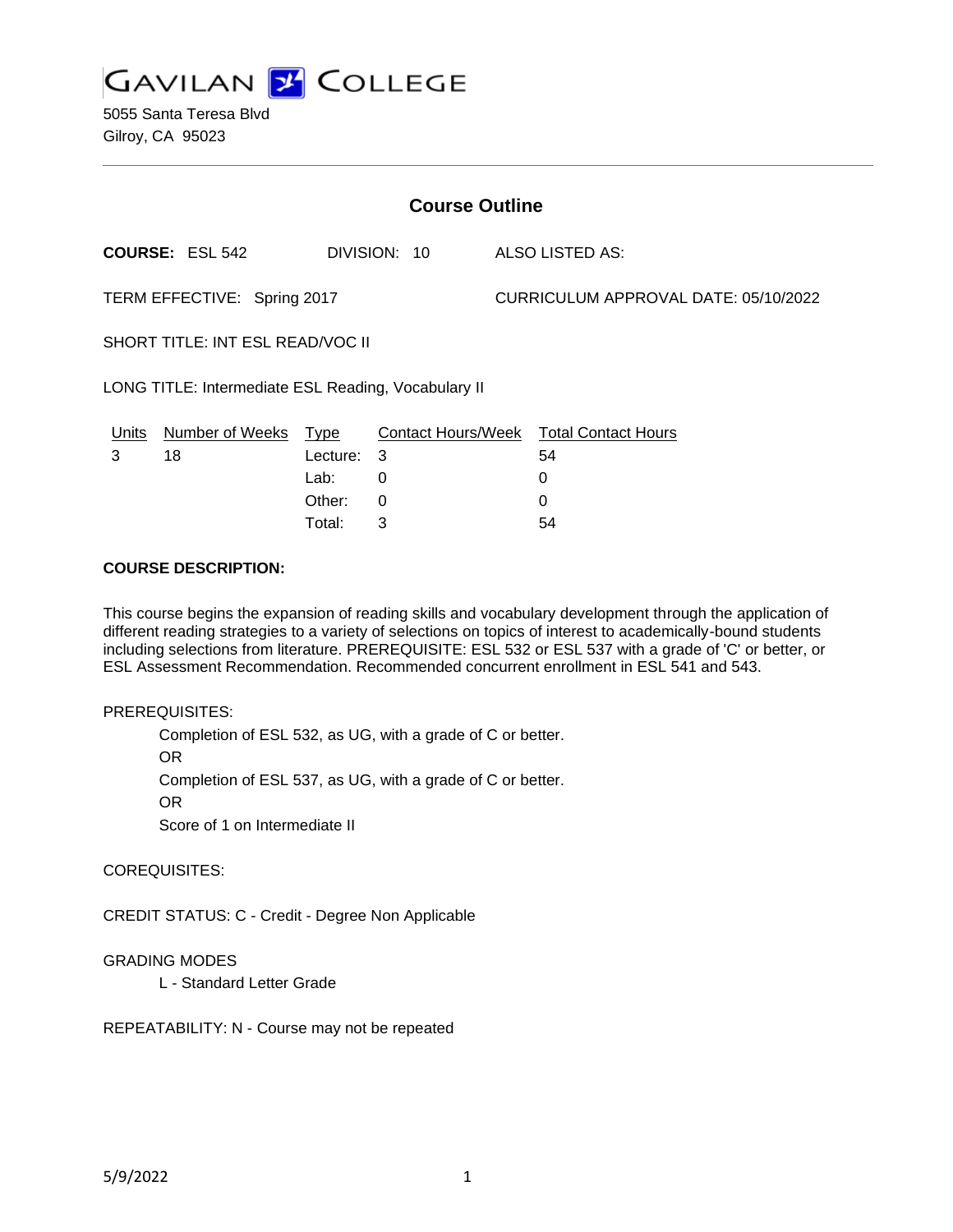SCHEDULE TYPES:

- 02 Lecture and/or discussion
- 05 Hybrid
- 71 Dist. Ed Internet Simultaneous
- 72 Dist. Ed Internet Delayed

# **STUDENT LEARNING OUTCOMES:**

By the end of this course, a student should:

- 1. State the main idea(s) and supporting ideas of a reading or of single paragraphs within a reading.
- 2. Scan and skim a reading for specific information.
- 3. Use a variety of context clues to figure out the meaning of unfamiliar words and expressions.
- 4. Analyze and outline the main ideas of a reading selection.

5. Evaluate the viewpoint expressed in the reading(s) and compare it to personal experiences and/or native culture parameters

# **COURSE OBJECTIVES:**

By the end of this course, a student should:

1. Interpret, recall, and relate ideas and concepts in a reading and make inferences about them individually and with peers.

2. Apply a variety of reading skills to the understanding of a level appropriate text.

# **CONTENT, STUDENT PERFORMANCE OBJECTIVES, OUT-OF-CLASS ASSIGNMENTS**

Curriculum Approval Date: 05/10/2022

# 3 hours

CONTENT: Students get an overview of the course. They discuss the role of the text and of the reader in the reading process. Students learn the distinction between topic, topic sentence, main idea, and summary. Students review the use of an English-English dictionary. Students are introduced to the literature piece(s) that they will read, analyze, and discuss in addition to the readings in the main textbook.

### 10 hours

CONTENT: Students read and work through three units or chapters in their textbook using a cycle that consists of the following steps: preview of the reading(s) to activate prior knowledge, enable better comprehension, and stimulate interest; read the selection quickly without a dictionary; read the selection again more slowly to understand main ideas; scan the reading to get specific pieces of information; analyze the reading for context clues to aid in the comprehension of unfamiliar vocabulary; complete reading comprehension exercises; distinguish between main ideas and supporting ideas; organize the information using an outline, if appropriate; identify and compare parts of speech and affixes; and react in writing and orally in class discussion to the viewpoint(s) expressed in the readings.

### 12 hours

CONTENT: Students read and work through three units or chapters in their textbook using the cycle noted above and add the following elements: choose the correct dictionary definition for a word used in a particular context; recognize and correctly use other prefixes and suffixes; identify adjective and noun phrases (fried potatoes, red potatoes) and compound words (bookstore); understand idioms (help out, out of this world); and make inferences.

### 12 hours

CONTENT: Students read and work through three units or chapters in their textbook using the cycle noted above and add the following elements: recognize and correctly use other prefixes and suffixes; recognize word roots (psych, dict); distinguish facts from opinions; and continue applying inference.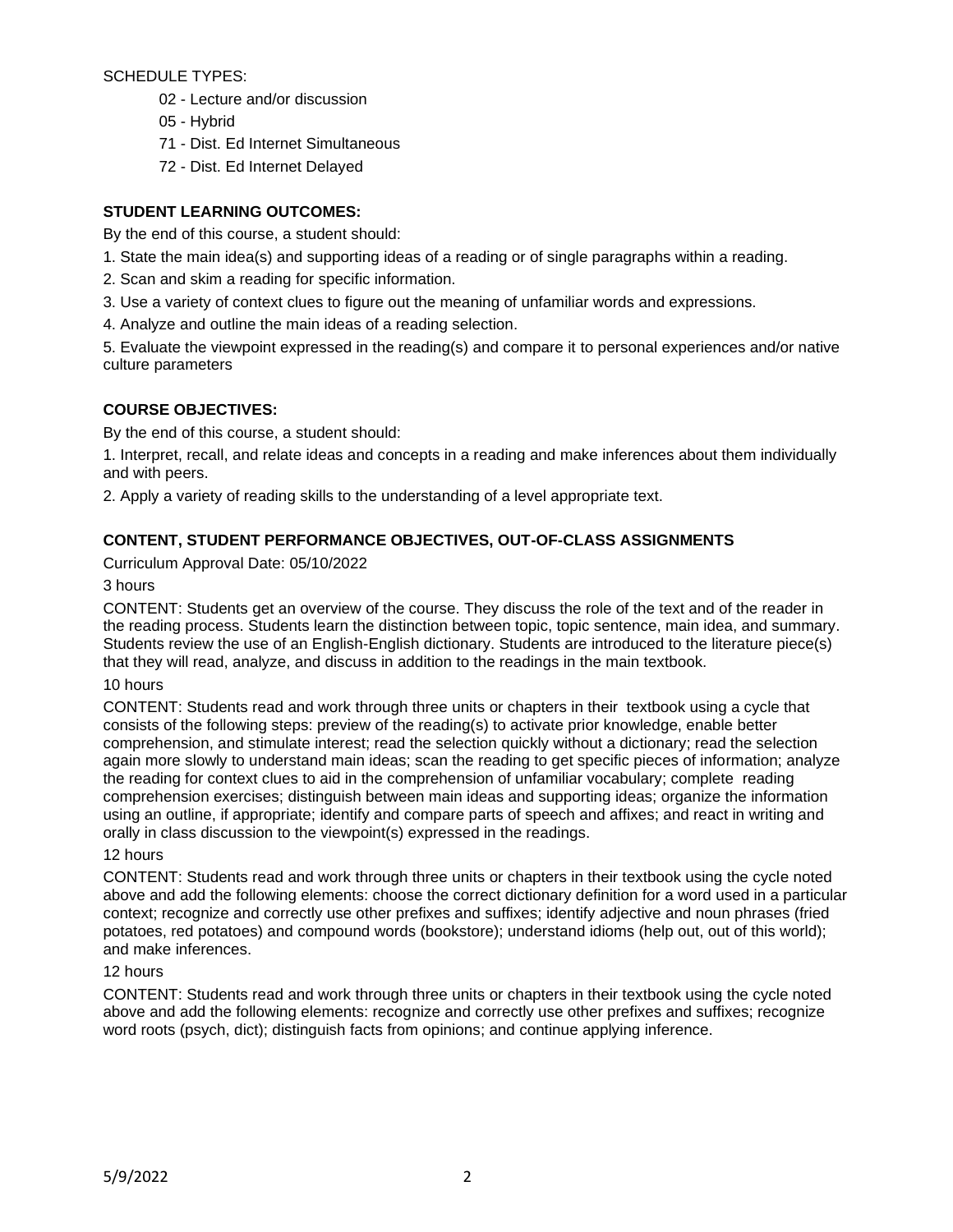## 12 hours

CONTENT: Students read and work through three units or chapters in their textbook using the cycle noted above and add the following elements: answer essay questions based on the information in the reading(s); take notes and organize the information using an outline to recall and summarize the information; select accurate dictionary definitions; recognize and correctly use other suffixes; correctly use prefixes and understand the meaning of common word roots; and increase reading speed.

3 hours

CONTENT: Students review the main skills learned throughout the semester paying particular attention to the difference between main idea and details and the different and varied strategies used for the comprehension of different kinds of readings.

2 hours

Final exam

### **METHODS OF INSTRUCTION:**

Reading; lecture; whole-group and small group discussion; analysis of reading selections; quizzes, tests, and a book report; correction of exercises; quiz and test feedback; writing; and discussion of literature.

### **OUT OF CLASS ASSIGNMENTS:**

Required Outside Hours 103

Assignment Description

Students read the assigned textbook selections and work through a variety of exercises for reading and vocabulary comprehension. Students begin work on the chosen piece of literature.

Required Outside Hours 5

Assignment Description

Students complete the final evaluation of or project for the literature piece(s) they have worked on all semester.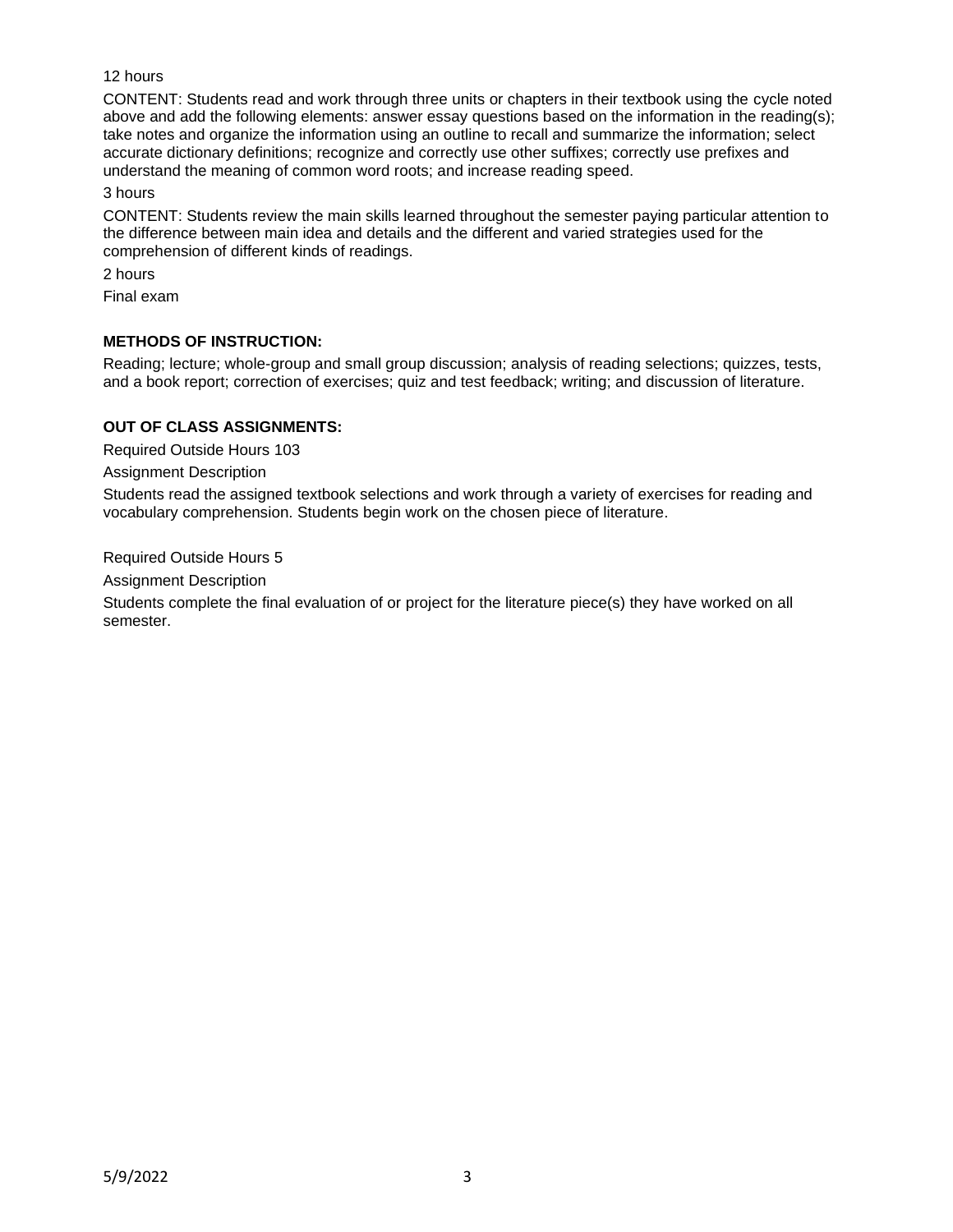## **METHODS OF EVALUATION:**

Writing assignments Evaluation Percent 30 Evaluation Description 25% - 35% Written homework; Other: Book report or literature project.

Objective examinations Evaluation Percent 60 Evaluation Description 60% - 70% Multiple choice; True/false; Matching items; Completion;

Other methods of evaluation Evaluation Percent 10 Evaluation Description 5% - 15% Vocabulary logs, small group focused discussion. \*Comprehension and open-ended questions supported in the reading.

## **RECOMMENDED REPRESENTATIVE TEXTBOOKS:**

The Circuit, Jimenez, University of New Mexico Press, 2000. Rationale: The content and reading skills taught in these last two texts is still current. ESL Intermediate to Intermediate-High level for ESL learners. Grade Verified by: Kimberly England Pathways: Reading, Writing & Critical Thinking 1: Student Book 1, 2nd Ed, Blass, National Geographic Learning, 2017. ISBN: 1337625108 Rationale: (The content and reading skills taught in this text are still current.) Or other appropriate college level text

Low Intermediate ESL Text Grade Verified by: Kimberly England What a World Reading 2, 2nd Ed, Broukal, Pearson, 2011. ISBN: 9780132477963 Rationale: (The content and reading skills taught in this text are still current.) Or other appropriate college level text Low Intermediate ESL Text Grade Verified by: Kimberly England